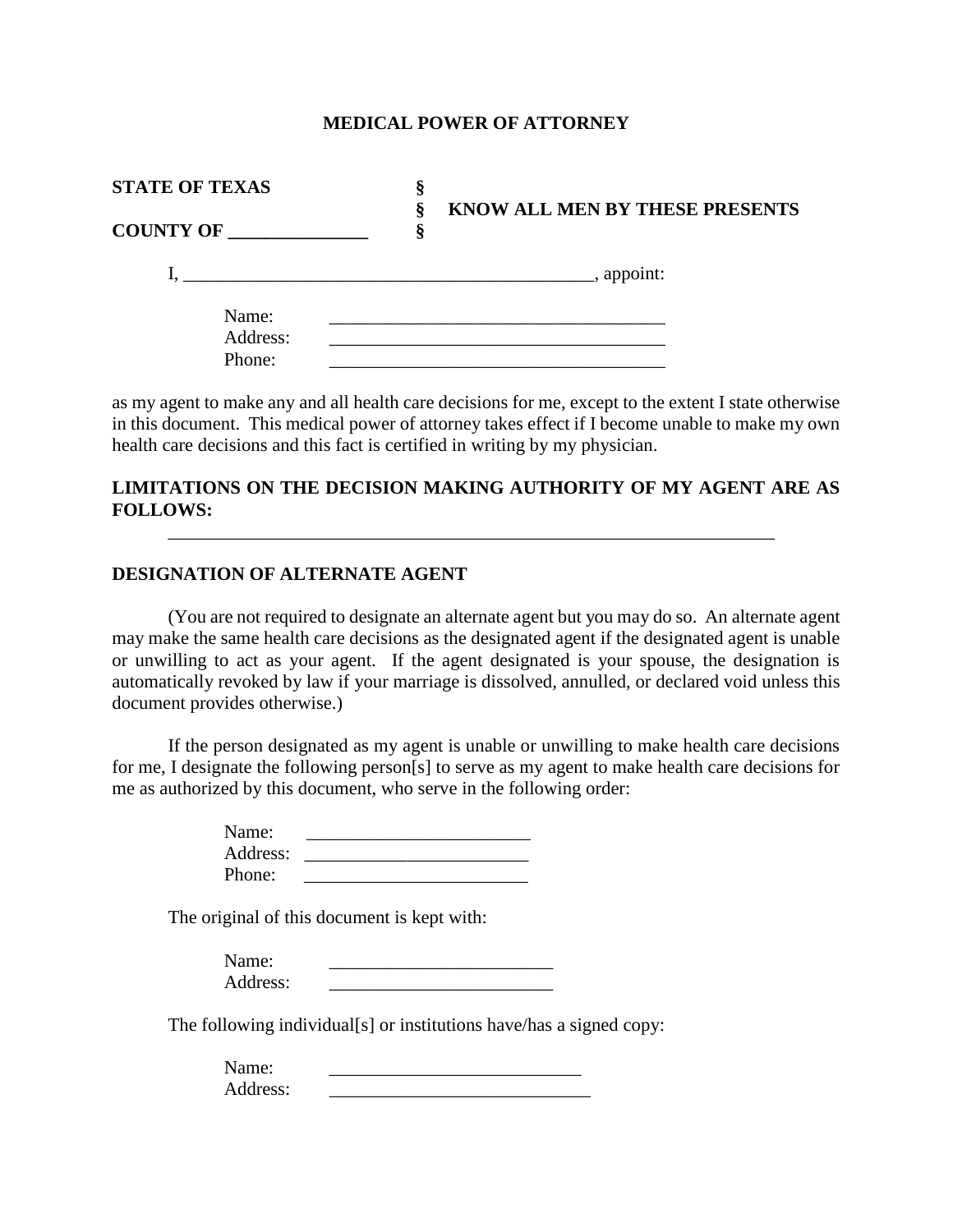#### **DURATION**.

I understand that this power of attorney exists indefinitely from the date I execute this document unless I establish a shorter time or revoke the power of attorney. If I am unable to make health care decisions for myself when this power of attorney expires, the authority I have granted my agent continues to exist until the time I become able to make health care decisions for myself.

This power of attorney ends on the following date: \_\_\_\_\_\_\_\_\_\_\_\_\_\_\_\_\_\_\_\_\_\_\_\_\_\_\_\_\_\_

### **PRIOR DESIGNATIONS REVOKED**.

I revoke any prior medical power of attorney.

### **DISCLOSURE STATEMENT**.

# **THIS MEDICAL POWER OF ATTORNEY IS AN IMPORTANT LEGAL DOCUMENT. BEFORE SIGNING THIS DOCUMENT, YOU SHOULD KNOW THESE IMPORTANT FACTS:**

Except to the extent you state otherwise, this document gives the person you name as your agent the authority to make any and all health care decisions for you in accordance with your wishes, including your religious and moral beliefs, when you are unable to make the decisions yourself. Because "health care" means any treatment, service, or procedure to maintain, diagnose, or treat your physical or mental condition, your agent has the power to make a broad range of health care decisions for you. Your agent may consent, refuse to consent, or withdraw consent to medical treatment and may make decisions about withdrawing or withholding life-sustaining treatment. Your agent may not consent to voluntary inpatient mental health services, convulsive treatment, psychosurgery, or abortion. A physician must comply with your agent's instructions or allow you to be transferred to another physician.

Your agent's authority is effective when your doctor certifies that you lack the competence to make health care decisions.

Your agent is obligated to follow your instructions when making decisions on your behalf. Unless you state otherwise, your agent has the same authority to make decisions about your health care as you would have if you were able to make health care decisions for yourself.

It is important that you discuss this document with your physician or other health care provider before you sign the document to ensure that you understand the nature and range of decisions that may be made on your behalf. If you do not have a physician, you should talk with someone else who is knowledgeable about these issues and can answer your questions. You do not need a lawyer's assistance to complete this document, but if there is anything in this document that you do not understand, you should ask a lawyer to explain it to you.

The person you appoint as agent should be someone you know and trust. The person must be 18 years of age or older or a person under 18 years of age who has had the disabilities of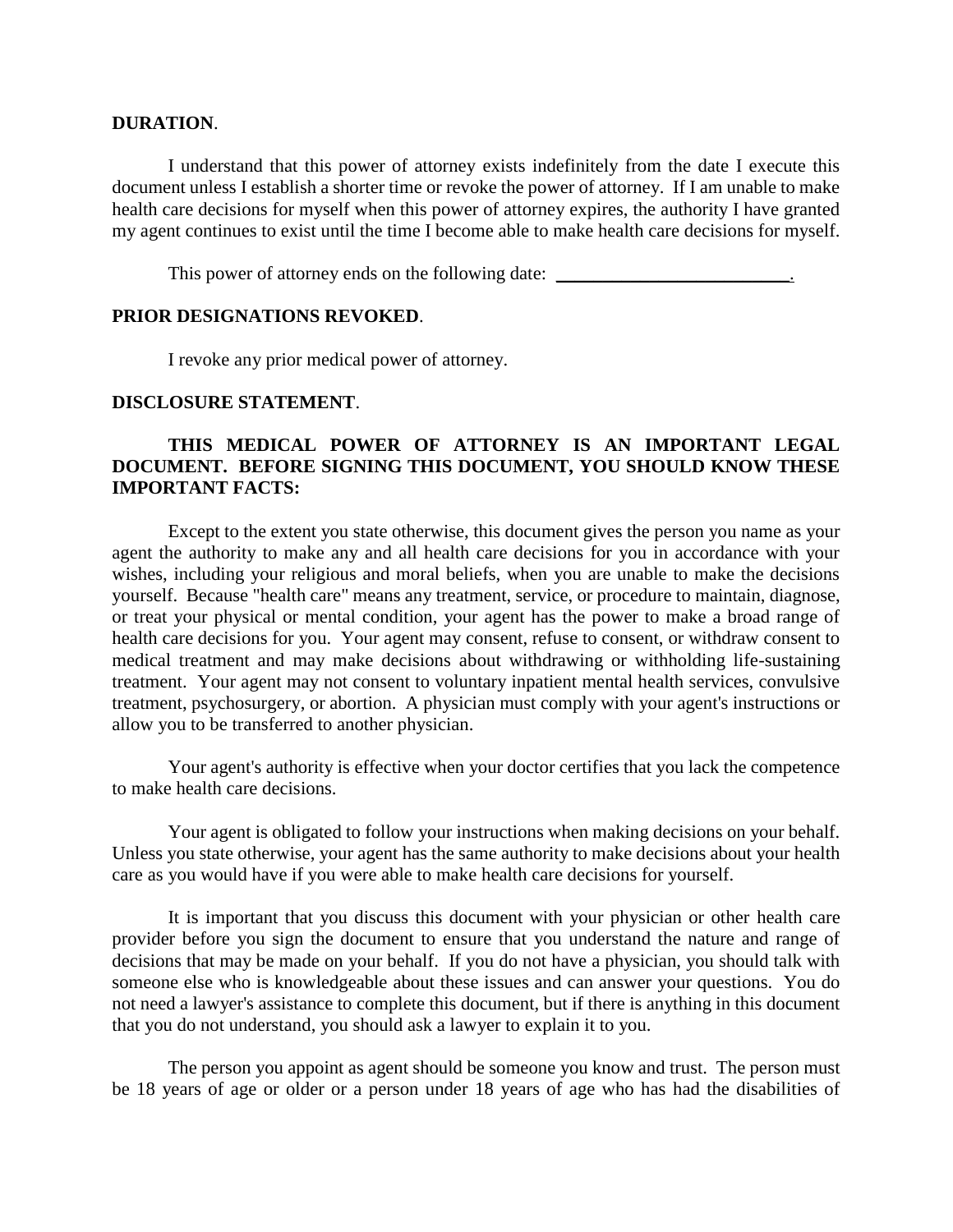minority removed. If you appoint your health or residential care provider (e.g., your physician or an employee of a home health agency, hospital, nursing facility, or residential care facility, other than a relative), that person has to choose between acting as your agent or as your health or residential care provider; the law does not allow a person to serve as both at the same time.

You should inform the person you appoint that you want the person to be your health care agent. You should discuss this document with your agent and your physician and give each a signed copy. You should indicate on the document itself the people and institutions that you intend to have signed copies. Your agent is not liable for health care decisions made in good faith on your behalf.

Once you have signed this document, you have the right to make health care decisions for yourself as long as you are able to make those decisions, and treatment cannot be given to you or stopped over your objection. You have the right to revoke the authority granted to your agent by informing your agent or your health or residential care provider orally or in writing, or by your execution of a subsequent medical power of attorney. Unless you state otherwise in this document, your appointment of a spouse is revoked if your marriage is dissolved, annulled, or declared void.

This document may not be changed or modified. If you want to make changes in the document, you must execute a new medical power of attorney.

You may wish to designate an alternate agent in the event that your agent is unwilling, unable, or ineligible to act as your agent. If you designate an alternate agent, the alternate agent has the same authority to make health care decisions for you.

## **THIS POWER OF ATTORNEY IS NOT VALID UNLESS:**

# **(1) YOU SIGN IT IN THE PRESENCE OF TWO COMPETENT ADULT WITNESSES.**

## **THE FOLLOWING PERSONS MAY NOT ACT AS ONE OF THE WITNESSES:**

- (1) the person you have designated as your agent;
- (2) a person related to you by blood or marriage;
- (3) a person entitled to any part of your estate after your death under a will or codicil executed by you or by operation of law;
- (4) your attending physician;
- (5) an employee of your attending physician;
- (6) an employee of a health care facility in which you are a patient if the employee is providing direct patient care to you or is an officer, director, partner, or business office employee of the health care facility or of any parent organization of the health